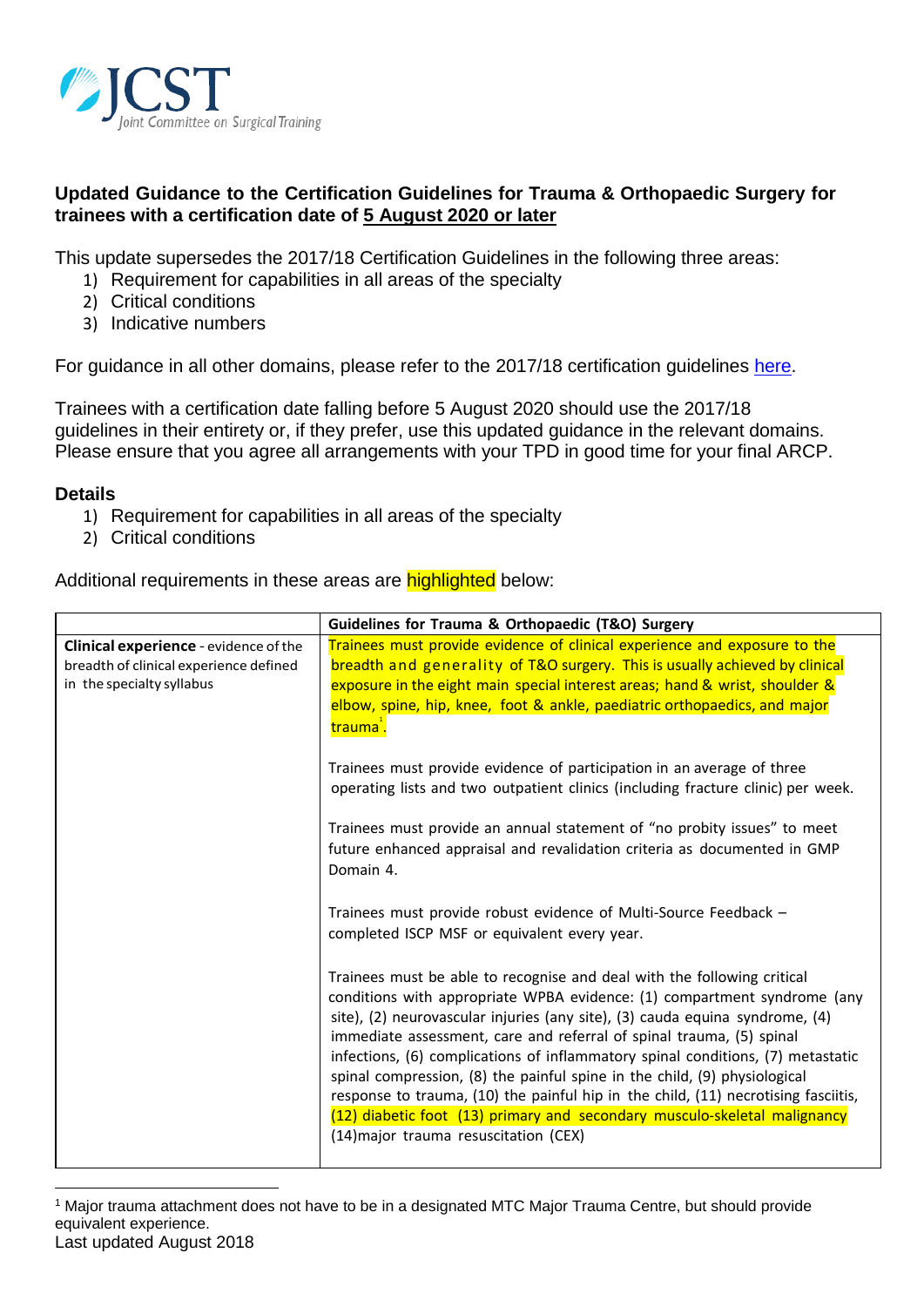3) Indicative numbers Appendix 1 in the 2017/18 Certification Guidelines is superseded by a new list:

## **Indicative numbers of procedures for certification support**

Breadth and depth of experience is essential in operative surgery to ensure trainees have a range of strategies available to manage the variations in operative pathology they will be presented with as Consultants

- $a.$  Indicative number of total operations [P, T, S-TU, S-TS or A] expected as a requirement for certification = *1800*
- *b. Indicative number of* **specific operation groups** *expected as a requirement for certification (usually over 72 months of training*). NB: These are cases done and expressed as a total of **(S-TS, S-TU, P).** These procedures **must be supported** by evidence from PBAs over a **range of trainers** and **periods of time** *i.e. what is not accepted is bunching of PBAs immediately prior to ARCPs.*

| Competency                                                                         | Indicative<br>number | Notes including acceptable cases                                                                                                                              |
|------------------------------------------------------------------------------------|----------------------|---------------------------------------------------------------------------------------------------------------------------------------------------------------|
| <b>Elective</b>                                                                    |                      |                                                                                                                                                               |
| Major joint arthroplasty                                                           | 80                   | total hip, knee, shoulder, ankle replacements                                                                                                                 |
| Osteotomy                                                                          | 20                   | 1st metatarsal, proximal tibia, distal femur, hip,<br>humerus, wrist, hand, paediatric, spinal. NOT<br>allowed are Akin, lesser toe and MT 2-5<br>osteotomies |
| Nerve decompression                                                                | 20                   | carpal tunnel, cubital tunnel, tarsal tunnel,<br>spinal decompression, discectomy                                                                             |
| Arthroscopy                                                                        | 50                   | knee, shoulder, ankle, hip, wrist, elbow                                                                                                                      |
| <b>Emergency / trauma</b>                                                          |                      |                                                                                                                                                               |
| Compression Hip Screw for<br>Intertrochanteric Fracture Neck<br>of Femur           | 40                   |                                                                                                                                                               |
| Hemiarthroplasty for<br>Intracapsular Fracture Neck of<br>Femur                    | 40                   |                                                                                                                                                               |
| Application of Limb External<br>Fixator                                            | 5                    |                                                                                                                                                               |
| Tendon Repair for trauma                                                           | 10                   | Any tendon for traumatic injury (includes<br>Quadriceps and patella tendon)                                                                                   |
| Intramedullary nailing<br>including elastic nailing for<br>fracture or arthrodesis | 30                   | femur shaft, long CMN for subtrochanteric<br>fracture, tibia shaft, humerus, hindfoot nail,<br>arthrodesis eg knee                                            |
| Plate fixation for fracture or<br>arthrodesis                                      | 40                   | ankle, wrist, hand, femur, tibia, humerus,<br>forearm, clavicle, arthrodesis eg wrist                                                                         |
| Tension band wire for fracture<br>or arthrodesis                                   | 5                    | patella, olecranon, ankle, wrist, hand                                                                                                                        |
| K wire fixation for fracture or<br>arthrodesis                                     | 20                   | Wrist, hand, foot, paediatric                                                                                                                                 |
| Children's displaced<br>supracondylar fracture                                     | 5                    | displaced fracture treated by internal fixation or<br>application of formal traction                                                                          |
| Total                                                                              | 365                  |                                                                                                                                                               |